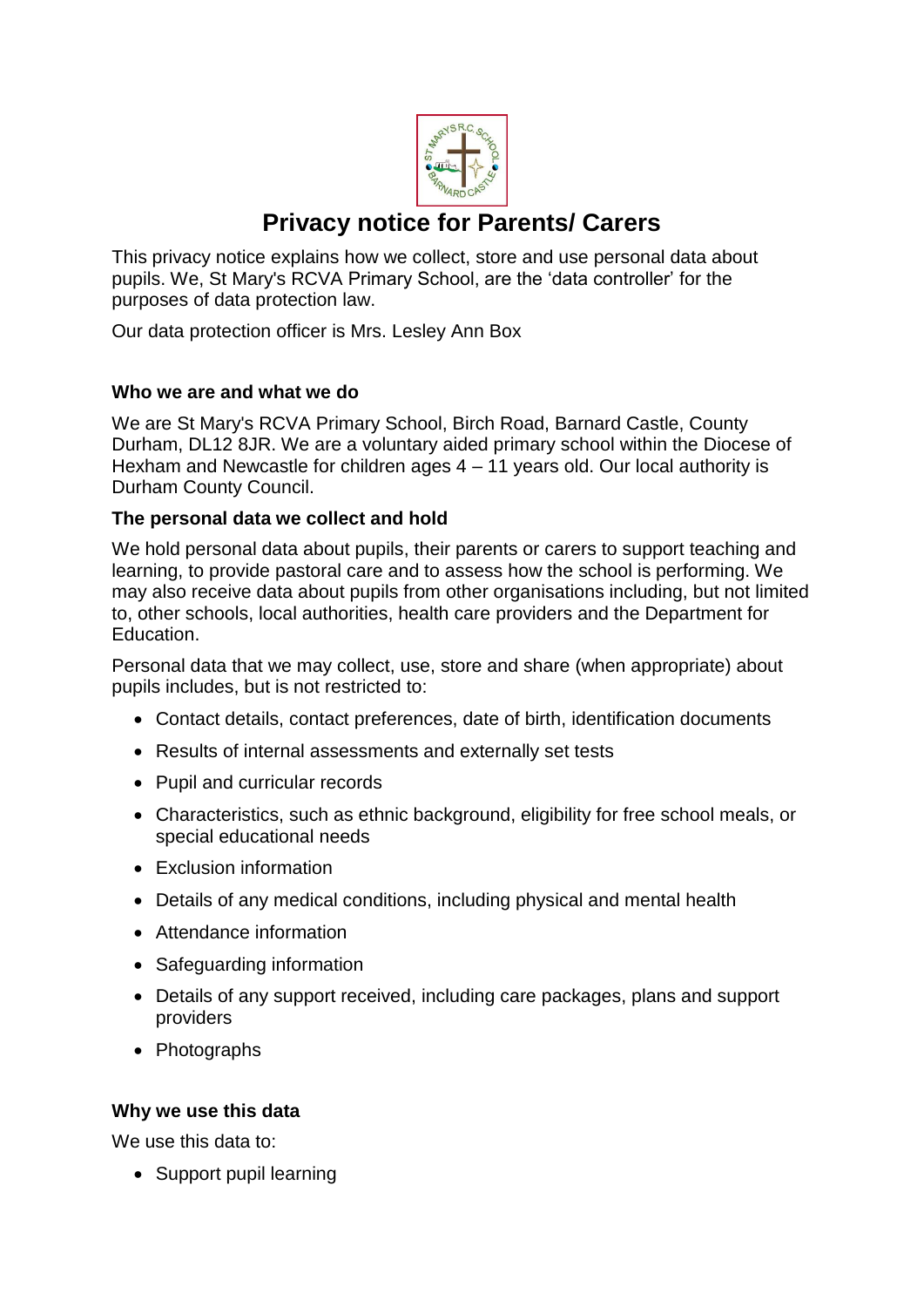- Monitor and report on pupil progress
- Provide appropriate pastoral care
- Protect pupil welfare
- Assess the quality of our services (including monitoring staff performance)
- Administer admissions waiting lists
- Carry out research
- Comply with the law regarding data sharing

## **Our legal basis for using this data**

We collect and use personal data on the basis of performing a public task (educating children).

On some occasions we may ask for consent to process data when its use is optional. On those occasions consent can be withdrawn at any time. We will make this clear when we ask for consent, and explain how consent can be withdrawn.

#### **Collecting this information**

We collect / obtain data from pupils, parents, carers, teachers and other professionals where relevant (e.g. G.P, hospital, social workers etc.)

#### **How we store this data**

We keep personal information about pupils while they are attending our school. We may also keep it beyond their attendance at our school if this is necessary in order to comply with our legal obligations. We will only retain the data we collect for as long as is necessary. This would be to satisfy the purpose for which it has been collected in accordance with our data retention policy. Please contact us if you would like further details on this policy.

The security of data and information is important to us. This is why we follow a range of security policies and procedures to control and safeguard access to and use of your personal information. This includes both physical and technical security and integrity of all data.

#### **Data sharing**

We do not share any of this data with any other organisation without your permission, except where the law requires it. We are required to provide pupil data to central government through the Department for Education and the Education Funding Agency. Where it is necessary to protect a child, the school will also share data with the Local Authority Children's Social Services, medical professional and/or the Police.

We do not transfer personal data to countries outside the European Economic Area.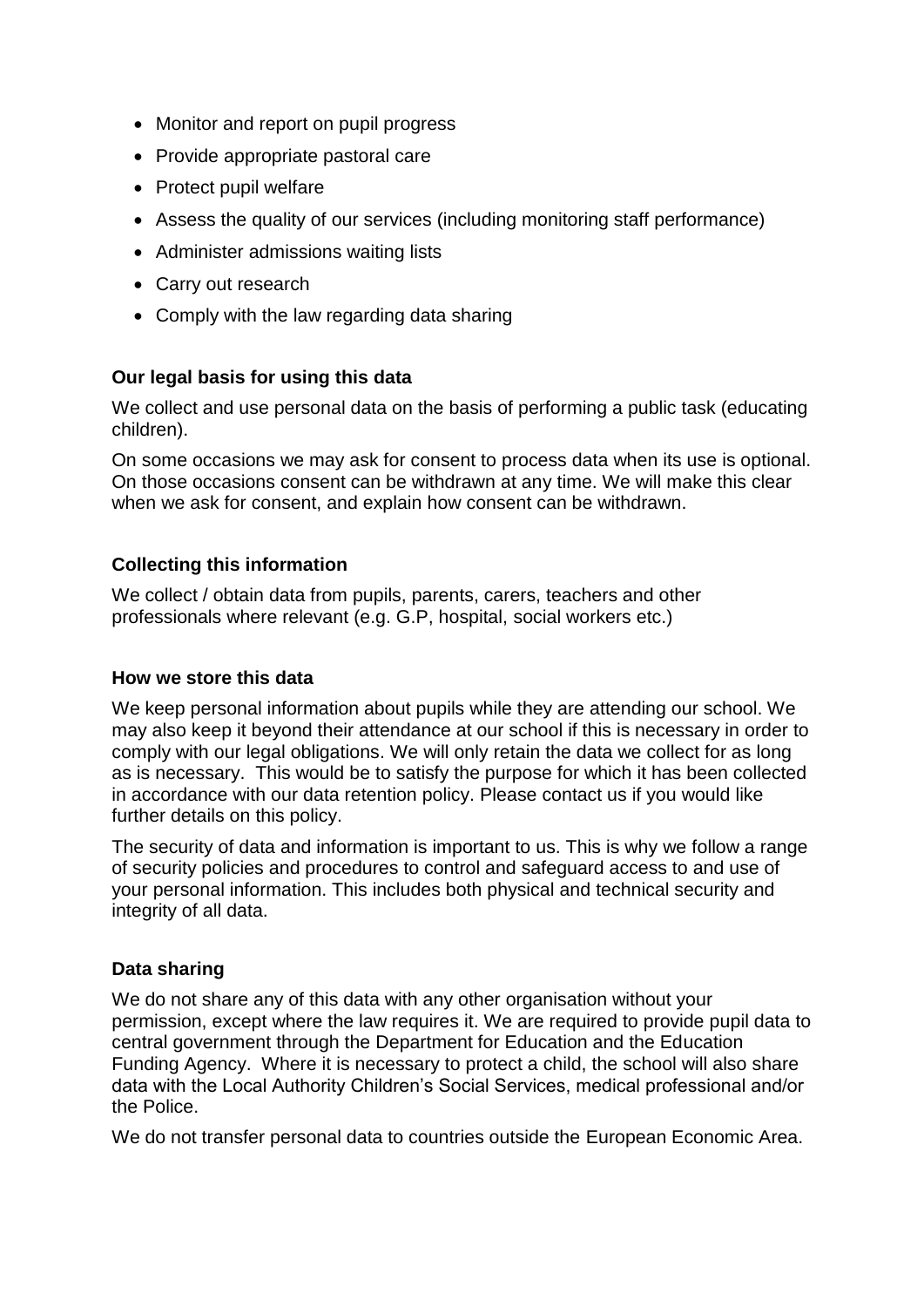# **Parents and pupils' rights regarding personal data**

Individuals have a right to make a **'subject access request'** to gain access to personal information that the school holds about them. This includes access to their child's educational record. This should be made in writing or by e-mail to barnardcastlestmary@durhamlearning.net The school will respond within a 15 school days timescale.

Parents/Carers can make a request with respect to their child's data where the child is not considered mature enough to understand their rights over their own data (usually under the age of 16), or where the child has provided consent.

Parents also have the right to make a subject access request with respect to any personal data the school holds about them.

If you make a subject access request, we will:

- Give you a copy of the information in an intelligible form
- Give you a description of the data we hold
- Tell you why we are holding and processing it, and how long we will keep it for
- Explain where we got it from, if not from you or your child
- Tell you who it has been, or will be, shared with
- Let you know whether any automated decision-making is being applied to the data, and any consequences of this

Individuals also have the right for their personal information to be transmitted electronically to another organisation in certain circumstances.

If we can not provide information to you, we will give you a description of the information we hold and the reason why it can not be disclosed to you at the time of your request.

#### **Other rights**

Individuals have rights regarding how their personal data is used and kept safe, including the right to:

- Object to the use of personal data if it would cause, or is causing, damage or distress
- Prevent it being used to send direct marketing
- Object to decisions being taken by automated means (by a computer or machine, rather than by a person)
- In certain circumstances, have inaccurate personal data corrected, deleted or destroyed, or restrict processing
- Claim compensation for damages caused by a breach of the data protection regulations

To exercise any of these rights, please contact our data protection officer.

# **Complaints**